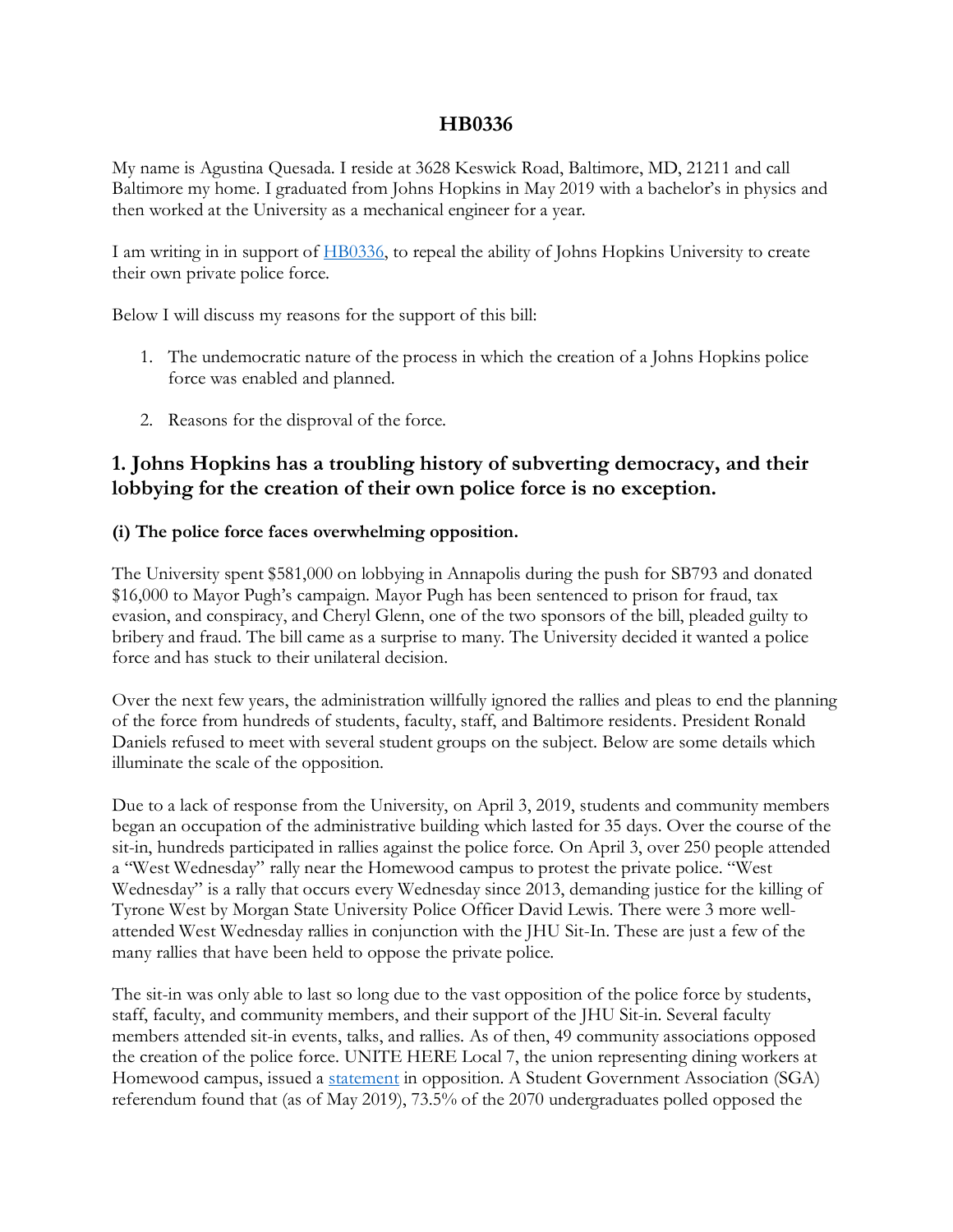private police. Subsequently, the SGA issued a <u>[resolution](https://docs.google.com/document/d/1sscrNTh_6DVWb8Nc8V_pbI3Z9bt5UzpX3rzeQZudprQ/edit)</u> in opposition to the police. Many student groups oppose the private police force, including the [African Students Association](https://www.facebook.com/JHUASA/photos/a.756099344453162/2275469089182839/?type=3&theater) and [13 groups](https://www.facebook.com/jhuIAC/photos/a.298255986996553/1269938826494926/?type=3&__xts__%5b0%5d=68.ARAo6Ij2tezN0ZmM36ao3BfLviiZ47qnBGQeQHw7HXDFMUBWfwuCjU4xHCZdRAy7jZ2e_yjziXNXT0ipwzgMQG88cz7GsrbBlM79GBqSiWVxfEFT207t3whXrODPOJ4QpqwGGh6QfnwJfX7_VjSpGWomrFF) of the Johns Hopkins Inter-Asian Council. A [letter](https://docs.google.com/document/d/e/2PACX-1vQFBfWT1gJfE5R9uE1K0SxvpxR4EW7BuYIc8dN35LCBpAWkQEshY_9pdNwTNd6cJHigIIiDHSFFAVR4/pub) signed by over 100 faculty members condemned the creation process, calling it "undemocratic." During the May 23, 2019 graduation, 32 graduating seniors refused to shake the President's hand.

The sentiment against Baltimore university private police forces is not unique to Hopkins. Many MICA students supported the sit-in, and on May 15, 2019, the president issued a campus-wide email stating that the College has no intention of pursuing their own police force: "For MICA, our community-based approach to campus safety has been the right strategy; we will continue to engage our students, faculty, staff, and neighbors to ensure its effectiveness."

A description of the communications that occurred during the JHU Sit-In illustrates the University's lack of commitment to transparency and democracy. One of the demands of the JHU Sit-In was for a meeting with President Daniels which would be broadcasted live for anyone interested to see. President Daniels said that he would only meet if everyone left the building, however his refusal to meet with previously meant that he had [established distrust,](https://www.facebook.com/GarlandSitin/photos/a.359729478005338/365729327405353) and so the JHU Sit-In rejected his caveat of vacating the building as a condition of negotiation. On May 6, Daniels offered a meeting for [less than 24 hours in advance.](https://www.facebook.com/GarlandSitin/photos/a.359729478005338/366799610631658) It was [such a short notice](https://www.facebook.com/GarlandSitin/photos/a.359729478005338/366798013965151) that the JHU Sit-In was unable to organize to respond as a group and attend. No such open meeting happened until July 24, 2019, after continual pressure from the JHU Sit-In. This meeting was open only to students, with the administration explicitly barring community members from attending. During the meeting, the administration [refused](https://provost.jhu.edu/wp-content/uploads/sites/4/2019/08/Responses-to-Questions-from-July-24-Meeting.pdf) to consider the decision of establishing a private police force. As President Daniels told two students during the sit-in on April 3, to him democracy means "accepting the decision that was already made." Even if that decision was made undemocratically, it seems. Despite assurances that there will be more meetings, there has yet to be another meeting with the JHU Sit-In.

In June 2020, [81 student groups](https://docs.google.com/document/d/1rnfWI1Z5nB2M3KXAzsg5lkDq6ytKjV5mPluvvmqOv-A/edit) signed a statement of solidarity in opposition to the police force. The Hopkins Grad Union also issued a [statement](http://trujhu.org/index.php/2020/06/10/tru-solidarity-statement-on-black-lives-matter-police-brutality-and-ron-daniels-statement/) in opposition. On June 20, 2019, 503 alumni signed a [letter](https://www.facebook.com/GarlandSitin/photos/a.359729478005338/464749924169959) condemning the private police force. As of June 28, 2020, 382 faculty signed a [petition](https://drive.google.com/file/d/13twmkewdH7IFe1Xd7Z1pwy7hCRxSKSYJ/view) opposing the force, along with 2,322 alumni, 347 staff, 970 undergrads, 954 graduate students, post-docs, and trainees, and 1,007 Baltimore residents. As of June 30, 2020, there were a total of [6152](https://docs.google.com/forms/d/e/1FAIpQLSdpsB7_92QbqA11C4ApIZgUVMmVL4Tj6I1Td2VV0bwoA1ba0g/viewform?gxids=7628) signatures on that petition. And during the new school year, a new organization formed: the Coalition Against Policing by Hopkins, which includes mostly students unaffiliated with the JHU Sit-In. All of this demonstrates the continual opposition to the police force since the bill was enacted.

### **(ii) The University claims that it has made a great effort at engaging the community to guide its decision. This is misleading.**

The following an excerpt a friend who attended the meetings wrote:

Many heard about the plans to form a private police force for the first time shortly after the first bill was introduced to the Summer 2018 regular session on March 5, 2018. There were no prior community engagement attempts. Had it not been for the immediate resistance from the community, which was enough to halt the state legislature's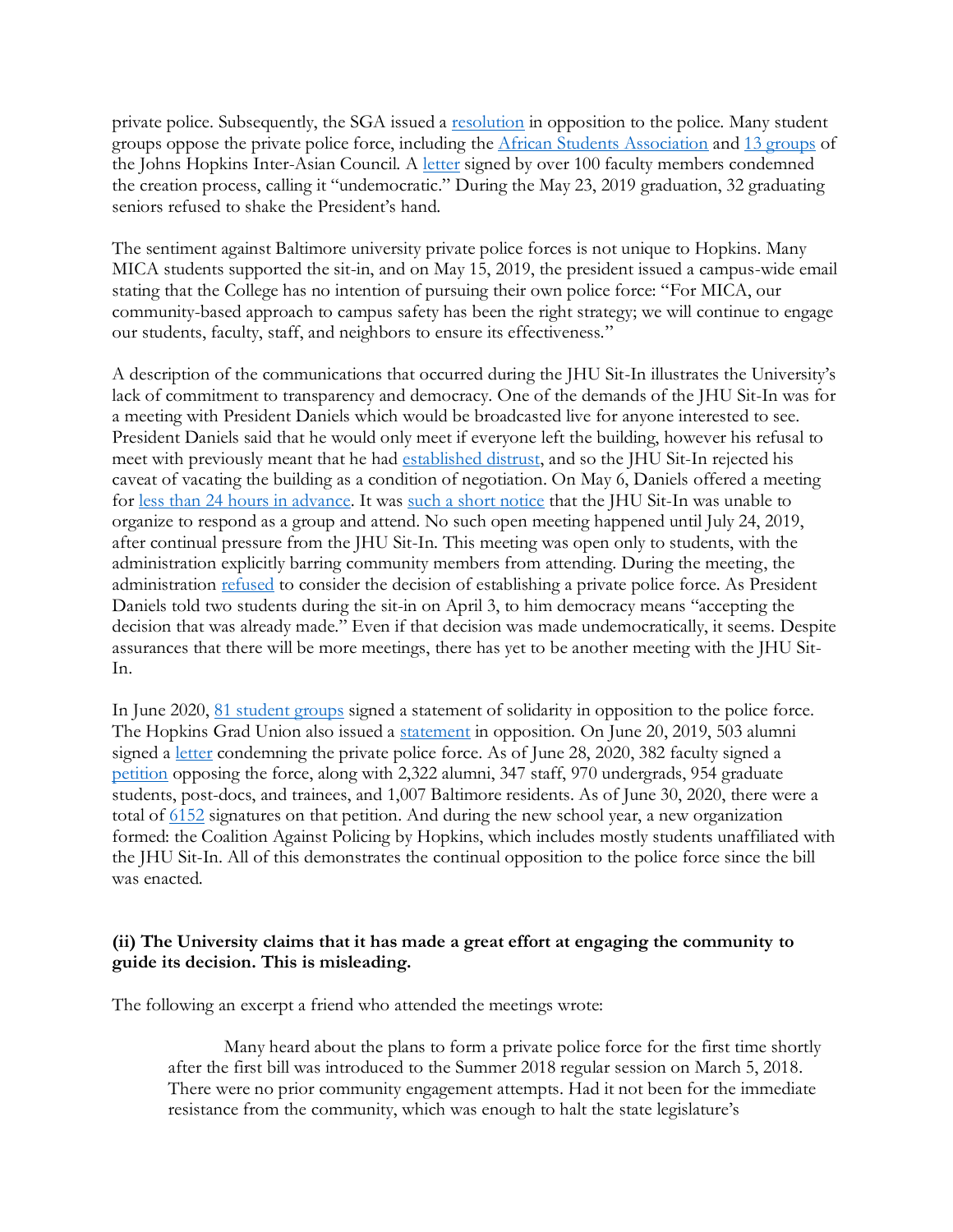deliberations, the bill would have taken effect as of October 1, 2018. It was only after the first bill was halted that the administration decided to engage in the necessary formalities to be able to claim that they received input from the community.

In the public discussion series, forums, and meetings, community members were not given a platform. They were not allowed to steer the conversation and were given very limited time at the end of each event to voice concerns. They were discouraged from making statements that were not phrased as questions, and the administration constantly filibustered in order to take up most of the time. Despite the fact that nearly all community members who voiced their opinions opposed the police force, it was clear that the administration only intended to make the claim that differing viewpoints had been heard and had no real plans to reconsider public safety initiatives.

Part of these attempts at community engagement consisted of a 3-part discussion series titled "The Challenges of 21<sup>st</sup> Century Policing," during which experts were invited to be panelists in moderated discussions followed by a short Q&A session. In the first session about the landscape of university policing, it was rightfully pointed out that every panelist had significant experience in law enforcement and was in support of the proposed police force. One of panelists was Cedric Alexander, Public Safety Director of DeKalb County, Georgia. He argued that "racial profiling begins at the top;" if a chief is tolerant of profiling, then that attitude will trickle down. He argued that a top-down approach is how police departments can achieve greater transparency. However, residents of his county say he's failed to fix a police department sorely in need of reform. After the 2014 police murder of Kevin Davis, a Black man who had called 911 himself, DCPD conducted an internal investigation for 38 days. It was only after protesters staged a sit-in outside the local courthouse that Alexander handed over the probe to the Georgia Bureau of Investigation. Critics say he has mishandled numerous responses to police shootings and disregarded community concerns. He failed to enact crisis training reform until after Anthony Hill, a veteran with bipolar disorder, was killed by a DCPD officer in 2015. Serving as an analyst for CNN, Alexander has condemned the Baltimore uprising and defended BPD's handling of the Freddie Gray case.

Another panelist was Leonard Hamm, who argued that an advantage of university police departments is the increased transparency that results from "better relationships with the community." Ironically, Leonard Hamm was Director of Public Safety at Baltimore's Coppin State University when 18 year-old Lavar Douglas was killed by Coppin State campus police in 2016. It was only after the NYT drew attention to the case in a five-part podcast that he finally released the name of the officer who killed Douglas, two years after the shooting.

Another panelist was Maureen Rush, the superintendent of Penn Police which Hopkins also considers an excellent model and plans to emulate. Her own campus officers unionized against body cameras, which had been demanded by all Black student groups on campus, and stipulated in their new contract that they must be able to review all body camera footage.

In the short Q&A session that followed, the vast majority of those asking questions were opposed to the police force. Community members raised the issue that Johns Hopkins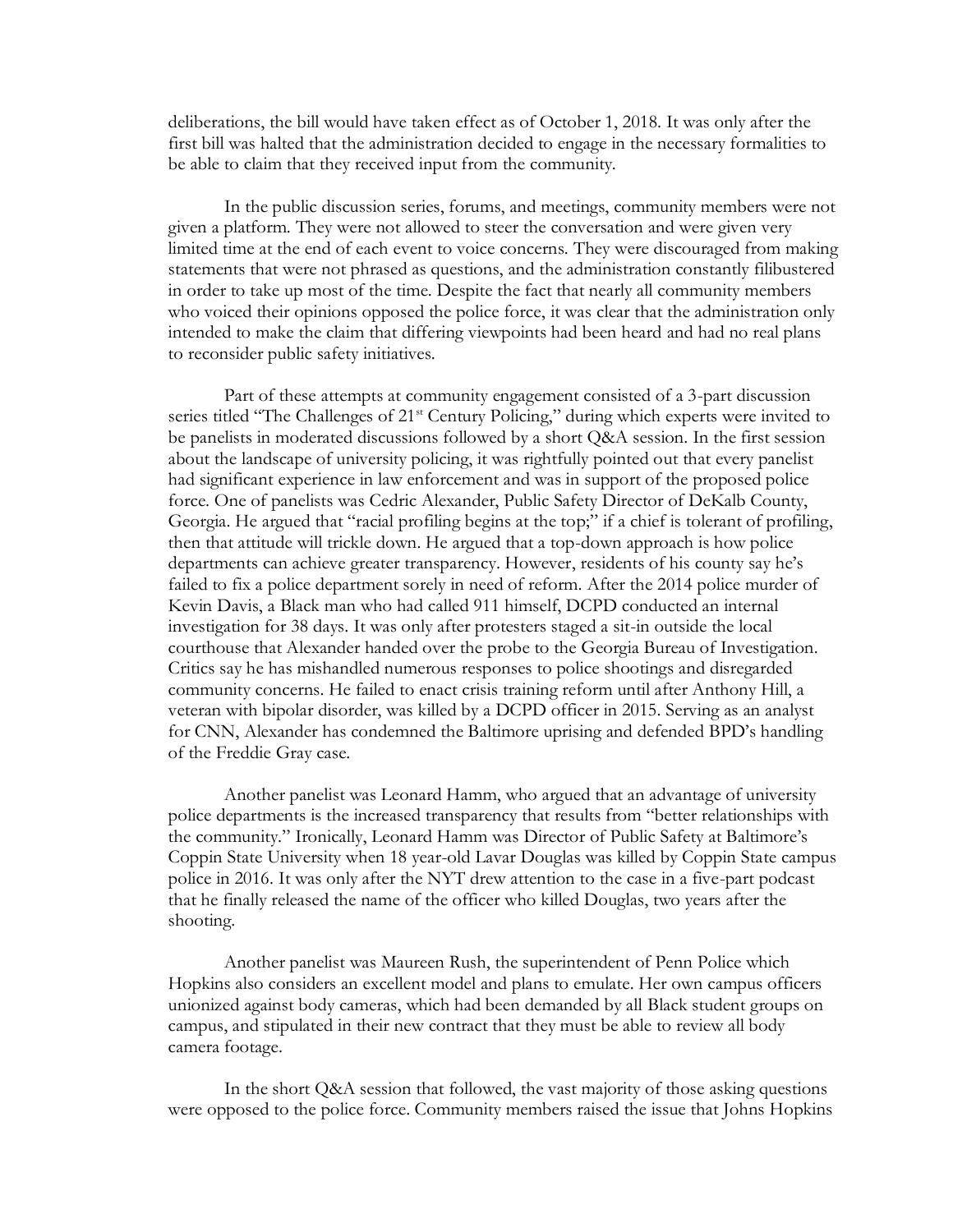Hospital has not put resources into the community for over 40 years, that Hopkins still avoids taxes, and that private police forces across the nation lack accountability. A University of Chicago alum noted that 93% of people stopped by their campus police were Black. A University of Pennsylvania alum brought up a 2004 report on racial profiling and mentioned the fact that a majority of suspects identified by Homewood crime alerts are Black males between the ages of 17 to 23. Others mentioned the University's role in gentrification and creating crime and poverty in Baltimore, while refusing to pay workers a living wage.

The second session took place on November 9, 2018. One panelist, Nancy La Vigne, Vice President for Justice Policy at the Urban Institute, talked about cultural pathologies within police departments. She stressed that the communities she is primarily concerned about are over-policed minority communities, and the need to consider that "the legacy of white supremacy [and] genocide is carried with an officer in blue." According to another panelist Christy Lopez, Distinguished Visitor From Practice at Georgetown Law School, "even policing that is constitutional or lawful is an intrusion on peoples' lives." She continued to say, "police are not the primary driver of bringing down violence or creating safety" and that "policing is actually a small component of these major sets of issues." The major theme raised was how Hopkins can create an accountable police force given the power of the Fraternal Order of Police and Maryland police. The last panelist, Vesla Weaver, Associate Professor of Political Science and Sociology at JHU, read out three excerpts from accounts of Black residents who had been traumatized by police encounters since they were children. When asked about community engagement, all panelists agreed that representation in research is "woefully biased" and La Vigne noted that the people who could be present at the venue at 11am were not representative of the community. Lopez stressed the need for "front-end accountability" as opposed to "rear-end" accountability mechanisms such as review boards, which work after harm was done and police departments are on the defensive. Once again, most questions at the end were critical of private policing. One community member asked about the Maryland Law Enforcement Officer's Bill of Rights, and Lopez responded that due to the very aberrational Bill of Rights, it is "impossible" for police officers to be held accountable. While the second session still did not provide an adequate platform for community members to control public discourse, the panelists were both skeptical and critical of model efforts to achieve accountability.

The university held open forums, one in the Homewood area and one in East Baltimore. The first forum in the Homewood area was held on November 13, 2018. Despite stating that the forum was an opportunity to "hear directly from neighbors, students, faculty and staff about their experiences, recommendations and concerns related to the proposed campus police department," the majority of the talking was done by then Vice President of Security Melissa Hyatt, Senior Vice President for Finance and Administration Daniel Ennis, Special Advisor to the Office of the Vice President Jeanne Hitchcock, and President Daniels. For an hour and a half, Ennis, Hitchcock, Daniels, and Hyatt spent the so-called forum justifying their plans to the audience, citing an easily disproved uptick in crime and alluding to active shooter threats. After their presentation, a community resident immediately pointed out that less than 30 minutes for questions remained, challenging the panel on how they can justifiably call this an "open forum." The resident complained that they did not come there to be lectured at by the administration the entire time. Hitchcock conceded this point and by the end, after others had raised the same complaints, remarked "I don't think we heard a lot from community today." Despite this concern, and their description of the event as a place to hear "experiences, recommendations and concerns," the panelists repeatedly requested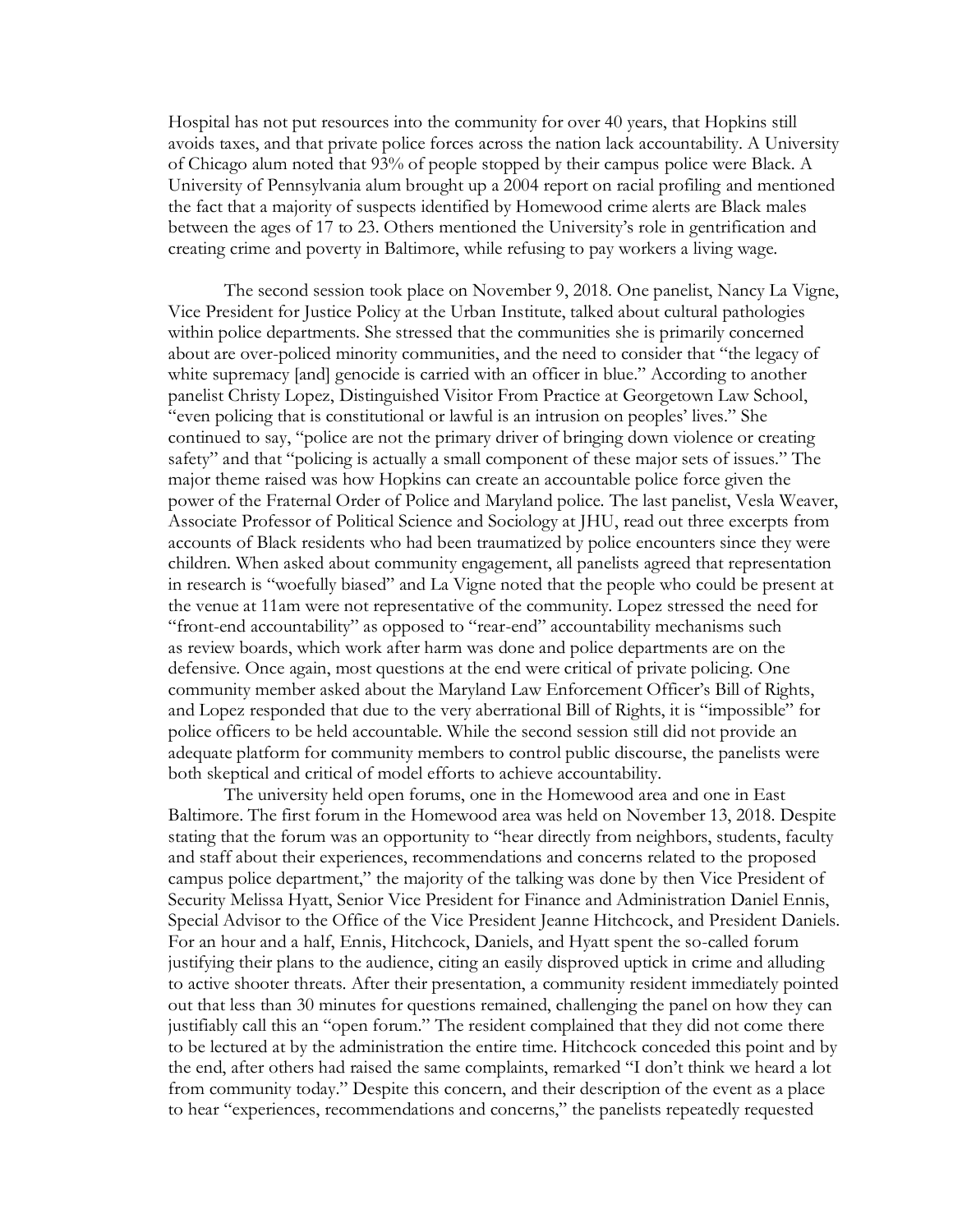that community members only ask questions rather than make statements, and even after some residents made comments rather than pose questions anyway, the panelists responded and took up even more time. Only one person made a statement in support of the police force, while the rest were critical.

The second forum in East Baltimore was held on November 26, 2018 and drew a large turnout from the community. At start of the forum, Hitchcock said they were shortening the administration's opening remarks to emphasize how they are listening to feedback. During his opening remarks, Daniels stressed that the university is trying to create a public service, despite Hopkins being a private institution. Daniels stated that "we're going to" have legislation introduced authorizing private police, betraying their intentions to solicit feedback but without expecting to reconsider the initiative. Daniels once again talked about crime rates, the number of shootings in Baltimore, an incident where an affiliate was tackled near the East Baltimore campus, and again evoked other universities having police forces as a reason for Hopkins to have one, claiming that Hopkins is behind peer institutions. Daniels argued that a "silent majority" supports the police force but cannot be vocal about it. Daniels promised to pursue accountability mechanisms and to keep the police force at 100 officers across all campuses. After half an hour of opening remarks from Daniels and Hyatt, the first question was about what accountability mechanisms look like. Daniels admitted to not being aware of a student shot by campus cops during a mental health episode at the University of Chicago. (The student later joined the JHU Sit-In via a video call on the 300<sup>th</sup> West Wednesday Rally during the escalation to a lockdown on May 1, 2019). Hyatt answered that there would be an internal investigation, a criminal investigation, and perhaps a thirdparty investigation. Another neighborhood resident mentioned the police killing of Sam DuBose by University of Cincinnati police, after which the cop who killed him received a settlement from the university. Overall, the overwhelming sentiment was again the community's lack of trust in Hopkins, to which Daniels took personal offense, claiming that "we are the community" and that "we're not talking about blind trust."

In a joint meeting with the Harwood Community Association and the Abell Improvement Association, Vice President of Security Melissa Hyatt gave a 45-minute presentation on the logistics of a Johns Hopkins Police Department. Hyatt had not expected to hear any opposition and was brought back into the room to hear a 10-minute counter-presentation from a member of Students Against Private Police. In the presentation, SAPP members raised concerns about racial profiling, accountability, and numerous police killings by campus police officers that resulted in no accountability for the killers. Afterwards, both community organizations voted to oppose the police force.

These forums were not recorded and there were no meeting minutes. They occurred during normal working hours, making it hard for community members to attend. Most of the other meetings were held behind closed doors, also with no form of recording. Recording of open meetings was denied. However flawed, President Daniels made no efforts to maintain these channels once the bill was passed.

In addition, The JHU Government and Community Affairs office focuses mainly on government affairs and is understaffed. There should be an office dedicated to community affairs alone. According to the JHU Sit-In, residents have been [ignored](https://www.facebook.com/GarlandSitin/posts/445233192788299) by this office.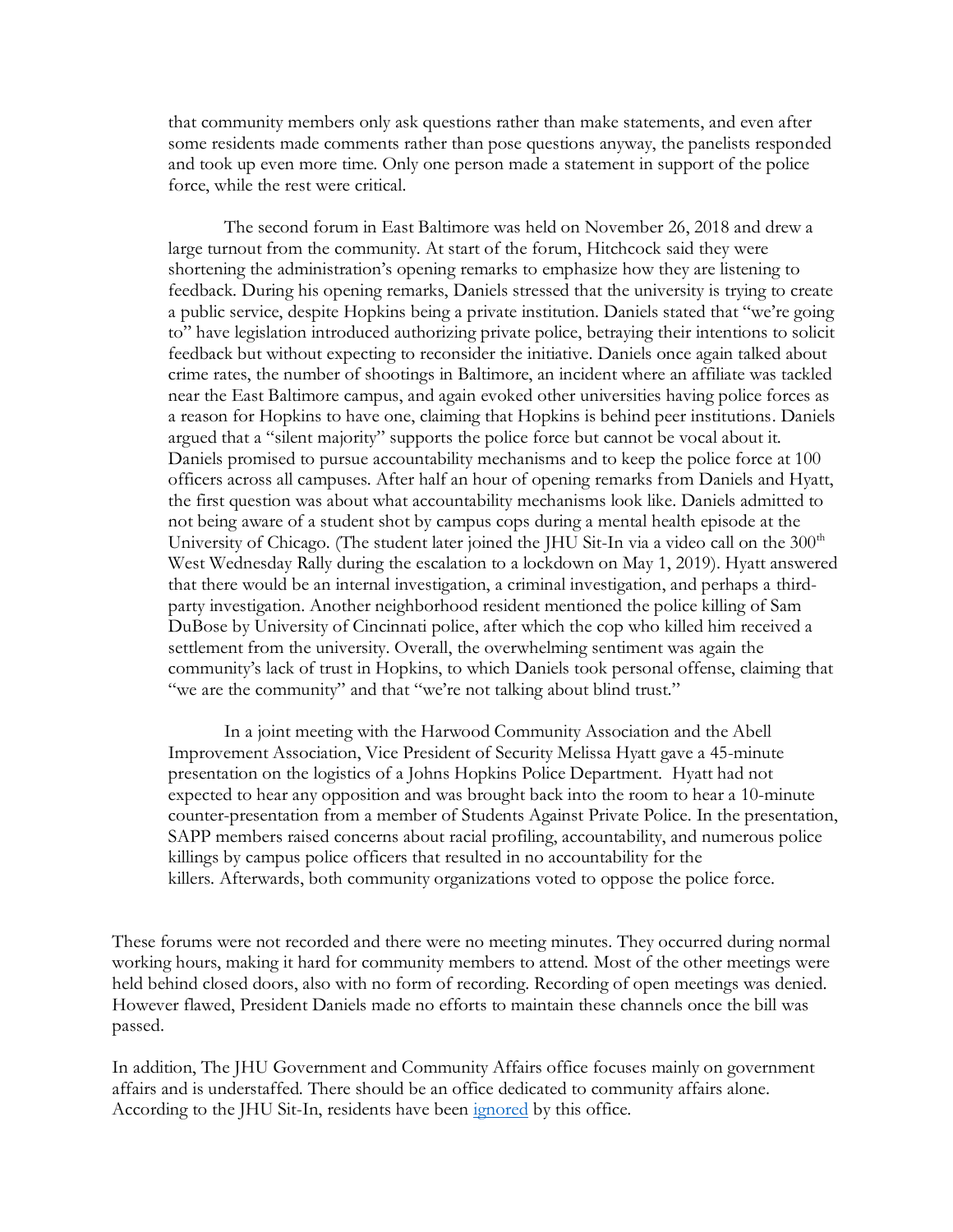The President, Provost, CEO of JH Hospital, and community engagement liaisons spend more time working with those who have power rather than engaging with people who are vulnerable to the decisions that will be made.

It was announced at a search committee meeting for the Vice President of Security that the private police will begin patrolling in East Baltimore and later extend its patrol area because undisclosed "community leaders" are supported. There was a meeting the night before in East Baltimore, and this was not mentioned.

### **(iii) The University enjoys an authoritarian structure of decision making. It has lost its focus as an institution of education and operates as a corporation buying real estate. Such an institution is incapable of making democratic decisions.**

Financial and administrative authority is centralized under President Daniels and his highly-paid advisers. Major decisions are made in his cabinet, composed of 12 vice presidents, an acting vice president, a vice provost, a secretary, and three senior advisers. Of the vice presidents, only the provost has significant classroom and research experience. The Board of Trustees has 36 members that are almost all from outside academia. The Faculty Budget Advisory Committee has members hand-picked by administrators. In some universities there are faculty senates so faculty has some leverage on university decisions. Johns Hopkins does not have such a structure in place.

It is astonishing that one of the leading schools of public health refuses to take a public health approach to violence. The administration is a corporation out of touch with its faculty. As I heard from a faculty member, there is a lot of intimidation and fear of retaliation among faculty. As an example, Johns Hopkins threatened faculty who attended the Sit-In.

# **2. Some reasons for opposing the private police force:**

**(i) The failure of police departments across the country has been highlighted by the massive BLM protests. Reforms over the past six years have proved ineffectual, and a model for a responsible and safe police force just does not exist.** 

Establishing a private police force strengthens Hopkins' relationship with the Baltimore Police Department (BPD), which experienced one of the largest police corruption cases in US history.

### **(ii) Existing campus university police face the same problems that are being highlighted in these protests and pose a particular threat towards Black students and community members.**

I have already mentioned the case of Tyrone West, and I would like to bring your attention to these additional cases which display the failures of policing:

Coppin State University:

• In 2016, Lavar Douglas, a Black teen, was shot and killed by a campus officer.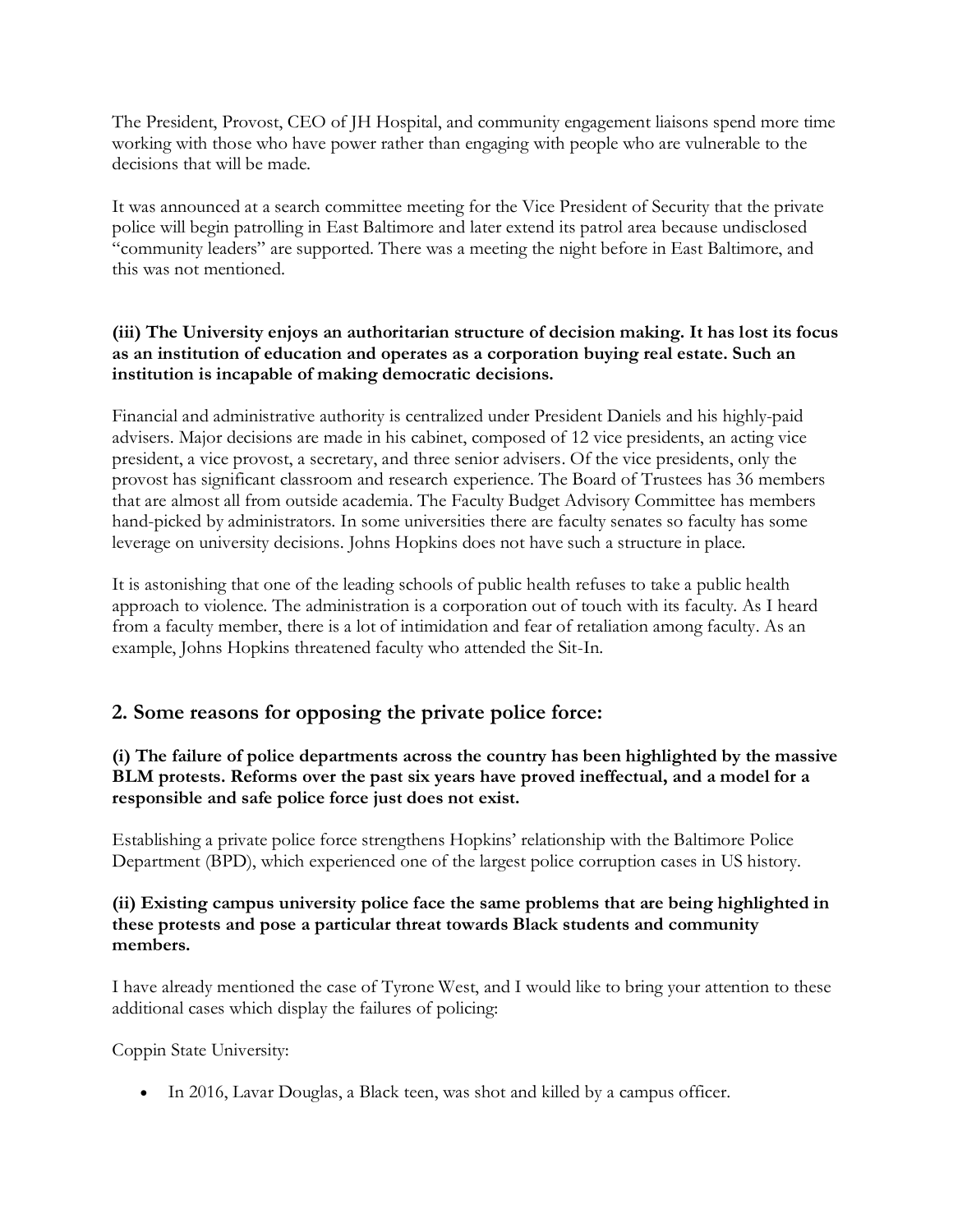University of Alabama:

• In 2012, Gilbert Collar, a naked student who on psychedelic drugs, was shot and killed by campus officer, who had access to pepper spray and a baton.

Portland State University:

• In 2018, Jason Washington, a Black US postal worker and Navy veteran who was attempting to break up a fight, was at fatally shot at 9 times by two campus officers.

University of Cincinnati:

• In 2015, Sam Dubose, an unarmed Black man, was shot and killed at a traffic stop by a campus officer. A grand jury indicted the officer on charges of murder and manslaughter.

### Yale:

- In 2015,  $\frac{\text{Ta}_{1}}{\text{Blow}}$ , a Black student who was leaving the library, was held at gunpoint because the officers thought he was a suspect from a tweet.
- In 2018, [Lolade Siyonbola,](https://heavy.com/news/2018/05/lolade-siyonbola/) a Black graduate student, was taking a nap in her dorm common room when a White Ph.D student woke her up and called the police on her.
- In 2019, [a campus police officer](https://www.cnn.com/2019/04/23/us/yale-police-shooting/index.html) was one of the two officers who shot an unarmed Black woman who was in the car a mile from campus.

Georgia Tech:

• In 2018, [Scout Schultz,](https://en.wikipedia.org/wiki/Shooting_of_Scout_Schultz) a student with clinical depression, was shot and killed by a campus officer.

Colorado University:

• In 2017, Jeremy Holmes, a mentally ill student, was shot and killed by a campus officer.

University of Chicago:

• In 2018, Charles Thomas, a Black student, was shot at by a campus officer.

South Dakota State University:

• In 2018, [two campus officers](https://apnews.com/article/1f1c0fb376d044a0a972262afad39245) arrested a teen for walking across campus. The officer handcuffed her and restrained her face-down. As a result, her wrists her dislocated.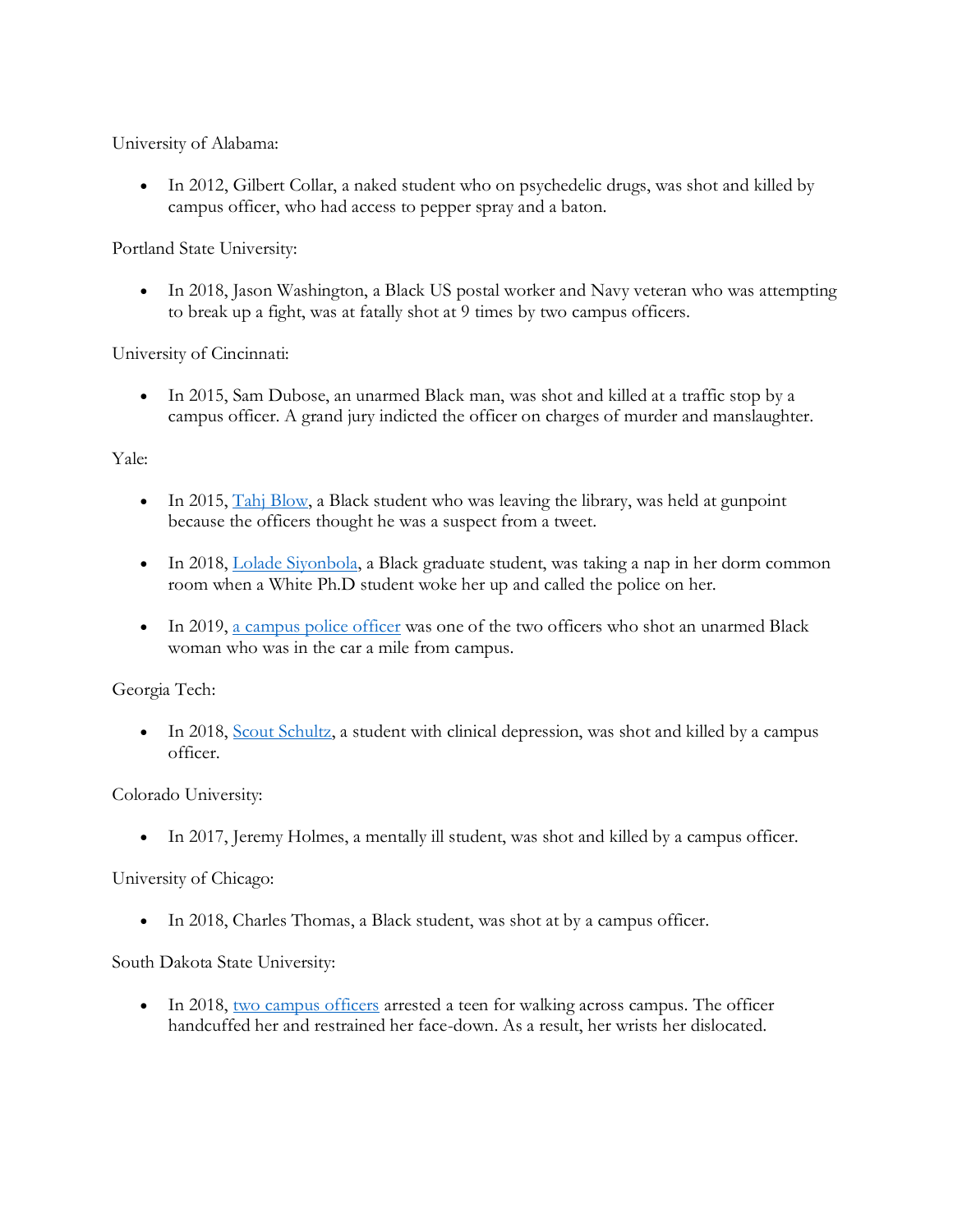American University:

• In 2019, [a Black student](https://thegrio.com/2019/10/30/black-american-u-student-dragged-by-police-out-of-her-dorm-under-false-claims/) was dragged by multiple campus police officers out of her dorm under false claims.

University of the Incarnate Word:

• In 2013, [a campus officer](https://www.cnn.com/2013/12/09/justice/texas-campus-officer-shooting/index.html) killed a student.

University of Utah:

• In 2018, [Lauren McCluskey,](https://www.cnn.com/2020/10/23/us/lauren-mccluskey-university-of-utah-settlement/index.html) a student, warned campus police of her ex-boyfriend more than 20 times before he murdered her. He had been seen on campus, but nothing was done.

Drexel University:

• In 2011, [a campus officer](https://www.bigtrial.net/2014/07/drexel-universitys-police-brutality.html) used his police car to ram an unarmed fleeing suspect into a wall. The university police chief told the Philadelphia police not to investigate the incident and ruled it an accident.

Temple University:

- In 2016, [two campus officers](http://www2.philly.com/philly/news/crime/temple-cops-police-aaron-wright-marquis-robinson-sentencing-beating-death-joyce-quaweay-20180723.html) fatally tortured one of their girlfriends.
- From 2015-2017, 2.2% of drug-related incidents (including alcohol) resulted in arrests by on campus, while on the streets,  $50\%$  of drug-related incidents resulted in arrests by campus police.

University of Pennsylvania:

• From 2012-2015, [seven cases](https://www.thedp.com/article/2015/04/penn-police-training-to-combat-use-of-excessive-force) of excessive force and violation of civil rights have been filed against campus police.

University of California:

- From 2015 to the present,  $\frac{73\%}{6}$  of people from traffic stops made by UCPD were Black. The University operates in a primarily Black neighborhood, so most of the stops made were of the neighbors themselves. In addition, Black drivers stopped by UCPD are [cited at twice](https://twitter.com/erhlango/status/1294446420808916994)  [the rate](https://twitter.com/erhlango/status/1294446420808916994) and searched at five times the rate in comparison to White drivers. From April 2018 to April 2020,  $\frac{96\%}{6}$  of people stopped in the field by UCPD were Black.
- In 2010, UCPD placed a Black student in a [chokehold](https://www.chicagomaroon.com/2010/03/05/arrest-uproar-prompts-forum-answers-from-admins/) and pinned him down for being "unruly" in the library's silent level.
- In 2006, a UCLA student, [Mostafa Tabatabainejad,](https://www.chicagotribune.com/news/ct-xpm-2006-11-17-0611170229-story.html) was tased by campus police for refusing to show his ID.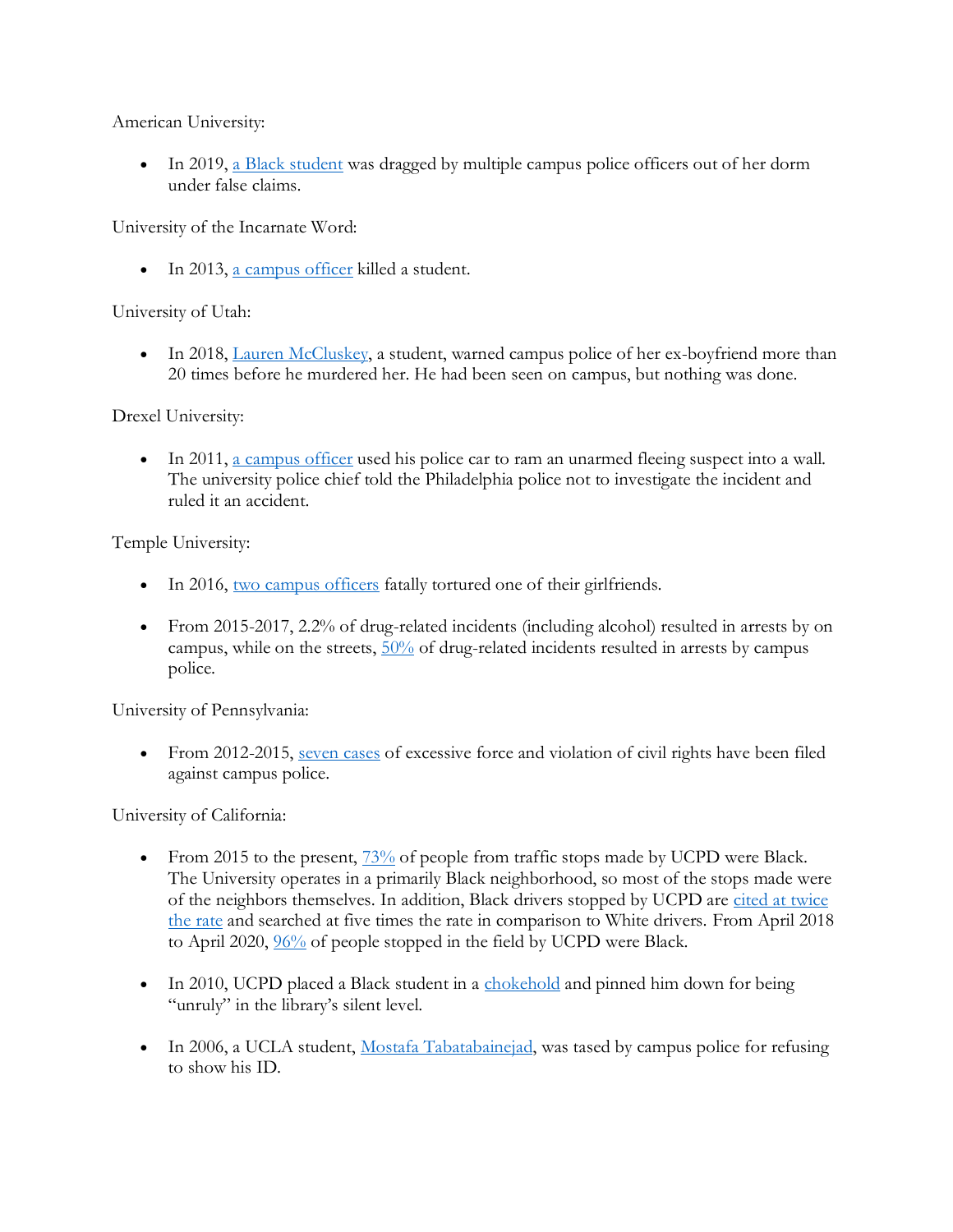These are not exceptions to a rule. These are just a very small amount of the total cases that result from university policing, and they should be warning enough that the mere presence of an armed police force on a university campus is dangerous. The *Interim Study* conducted by Johns Hopkins conveniently leaves out the problems with policing. Issues can be found in the police departments of all institutions that Johns Hopkins has identifies as peers. In addition, given the issues of transparency the institution already harbors, investigations into the misconduct of private police officers are likely to be even less transparent than those concerning public police officers. Suggesting that JHU could implement a "safe" and indiscriminatory police force is willfully naïve.

Police with weapons on campus will increase fear, especially for minority students. We need mental health responders and violence interrupters, not police. (See Section (vi).)

#### **(iii) Johns Hopkins Security is already discriminatory and so is the University as a whole.**

As I hope will be brought up in further detail by other testimonies, Black and Brown students and Baltimoreans are already disproportionately targeted by Johns Hopkins security and BPD. Private police on campus are likely to exacerbate the racial profiling that already occurs, with even more dangerous and potentially fatal consequences.

In 2011, a White student called security on a Black student in the library. Security officers responded. Lester Spence, a JHU professor of political science and Africana studies correctly [said,](https://www.baltimoresun.com/maryland/baltimore-city/bs-md-ci-hopkins-protest-march-20200629-gjrtmzzh4vdrjjxlsnhu3qa2h4-story.html) "That security force did what they were tasked to do. So, even if we have a police force that was properly trained, there's that issue that can't really be reconciled."

Discrimination is an institutional problem as well. In Fall 2015, over 200 student protesters surrounded President Daniels, demanding that the administration respond to structural racism and inequality on campus.

### **(iv) The University does not have the trust of the community… how they can possibly be creating a police force that will be welcomed by it?**

President Daniels is a Board Member of the East Baltimore Development Initiative (EBDI). Hitchcock, who was present for the November 26, 2018 forum in East Baltimore, is the Board Chair. JHU has been involved in the EBDI since 2001. The EBDI forcibly displaced 800 Black families in East Baltimore and has the intention of removing 750 houses in 88 acres of land in the Middle East neighborhood. On January 13, 2020, the EBDI disgustingly [held](https://www.facebook.com/ValeDisamistade/posts/10220697193958691) a "demolition celebration to commemorate tearing down the remaining blight in the northwest area of Eager park," which was met by protests. Their actions have directly resulted in homelessness and disrupted whatever stability the former residents might have had.

In the Minority Inclusion Agreement signed in April 2002, the EBDI and its founders promised 8,000 new jobs and the establishment of a community reinvestment fund. As of today, both of these promises have been broken. As of 2019, JHU has created only about 1,500 jobs, 20% of that promise. The funds allocated for JHPD should be going toward their unfulfilled promise.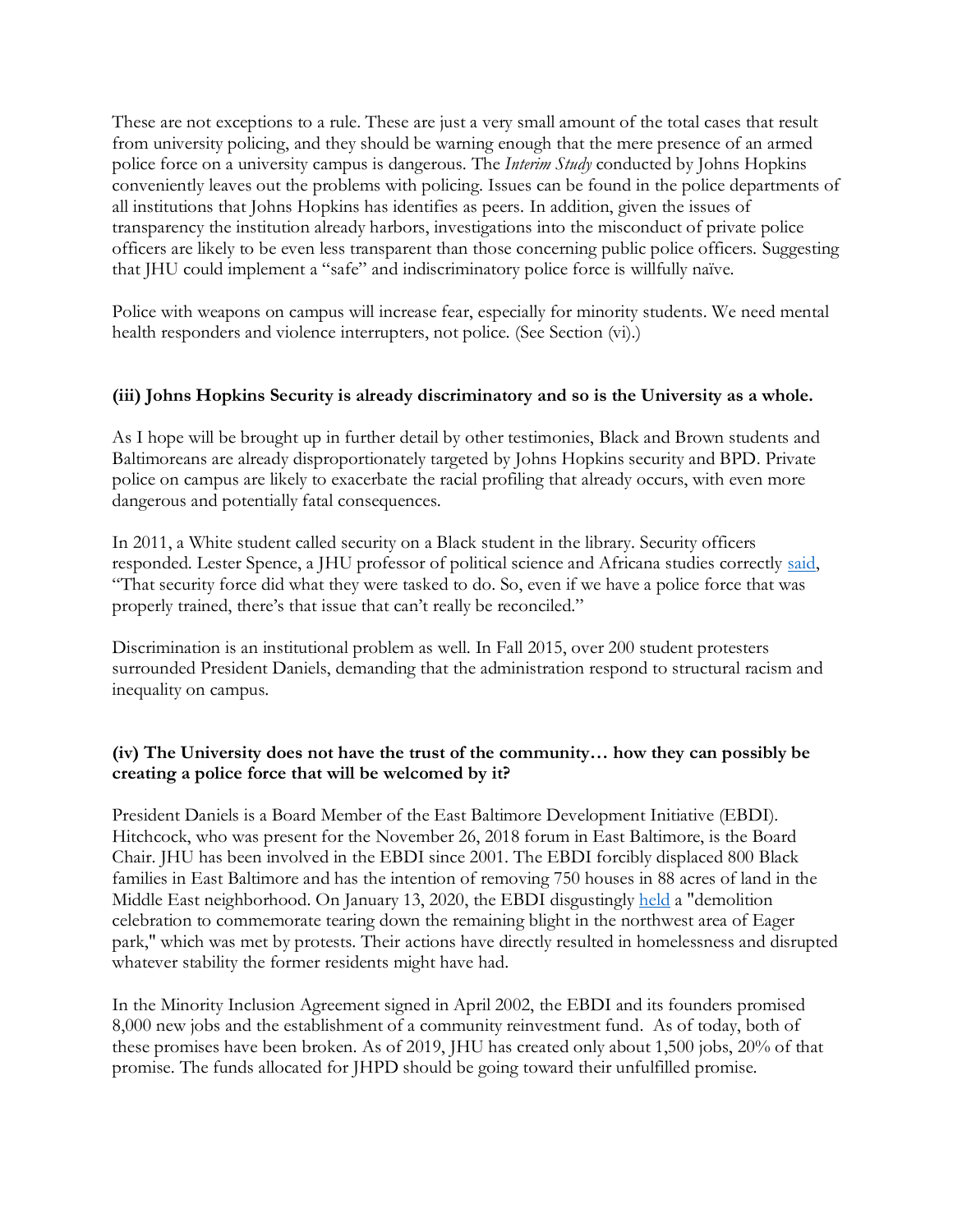One wonders why JHU planned to initially deploy their armed police force in the Middle East neighborhood.

The University is no friend to its workers as well, with a <u>large [history](https://www.baltimoresun.com/health/bs-hs-hopkins-unionization-retaliation-20190214-story.html)</u> of crushing unions. Also, a troubling history of suing patients.

Establishing a private police force would continue Hopkins' legacy of exploiting Baltimore citizens, further damaging the tense relationship between Hopkins and Baltimore communities. The borders of Johns Hopkins are ill-defined and expanding, as the institution continues to gentrify the city. A police force accountable to a private entity rather than community members will impact those living, working, and traveling in and around Hopkins properties.

### **(v) The University claims that it does not have enough funding. Where will the funds for the private police come from?**

In addition to the funding that is needed to complete the multi-million EBDI promise, JHU has been taking extreme measures during the pandemic. They **freezed** their employees' retirement account contributions in a decision that involved no meaningful faculty votes, no consulting of any institutions of faculty governance, and no mention of alternatives or explanations; yet another example of their issues with transparency. The financial problem is, the university set nothing aside in anticipation of risks, despite the Johns Hopkins Hospital having a 20 year-old Office of Critical Event Preparedness and Response. Rather, Hopkins has continually engaged in new expensive building and gentrification projects. They have lost sight of their role as an institution of education and have become a corporation operating on margins. Adding another expensive project—an unwanted police force, is tipping over their already precarious stability.

## **(vi) Violence Interruption has shown to be much more effective at reducing crime.**

The solution to police violence is not reform but an abolition of policing in all its forms. There are numerous alternatives to policing which will better ensure the safety of students and community members.

[Violence interruption](https://www.baltimoresun.com/news/crime/bs-md-ci-cr-cherry-hill-violence-20200214-anbkiloc5nd5bn44d46ujhlipi-story.html) views gun violence through an epidemiological lens and prevents it with public health approaches. Baltimore's Safe Streets program has proven to be effective at reducing crime. A [2012 study](https://cvg.org/impact/) from Johns Hopkins showed:

- 56% reductions in killings in Cherry Hill
- 26% reduction in McElderry Park
- 34% in shootings in Ellwood Park
- Reductions across all 4 communities
- 276 conflict mediations
- Reductions spread to surrounding communities
- Norms on violence changed; people in program site were much less likely to accept the use of a gun to settle a dispute; 4 times more likely to show little or no support for gun use.